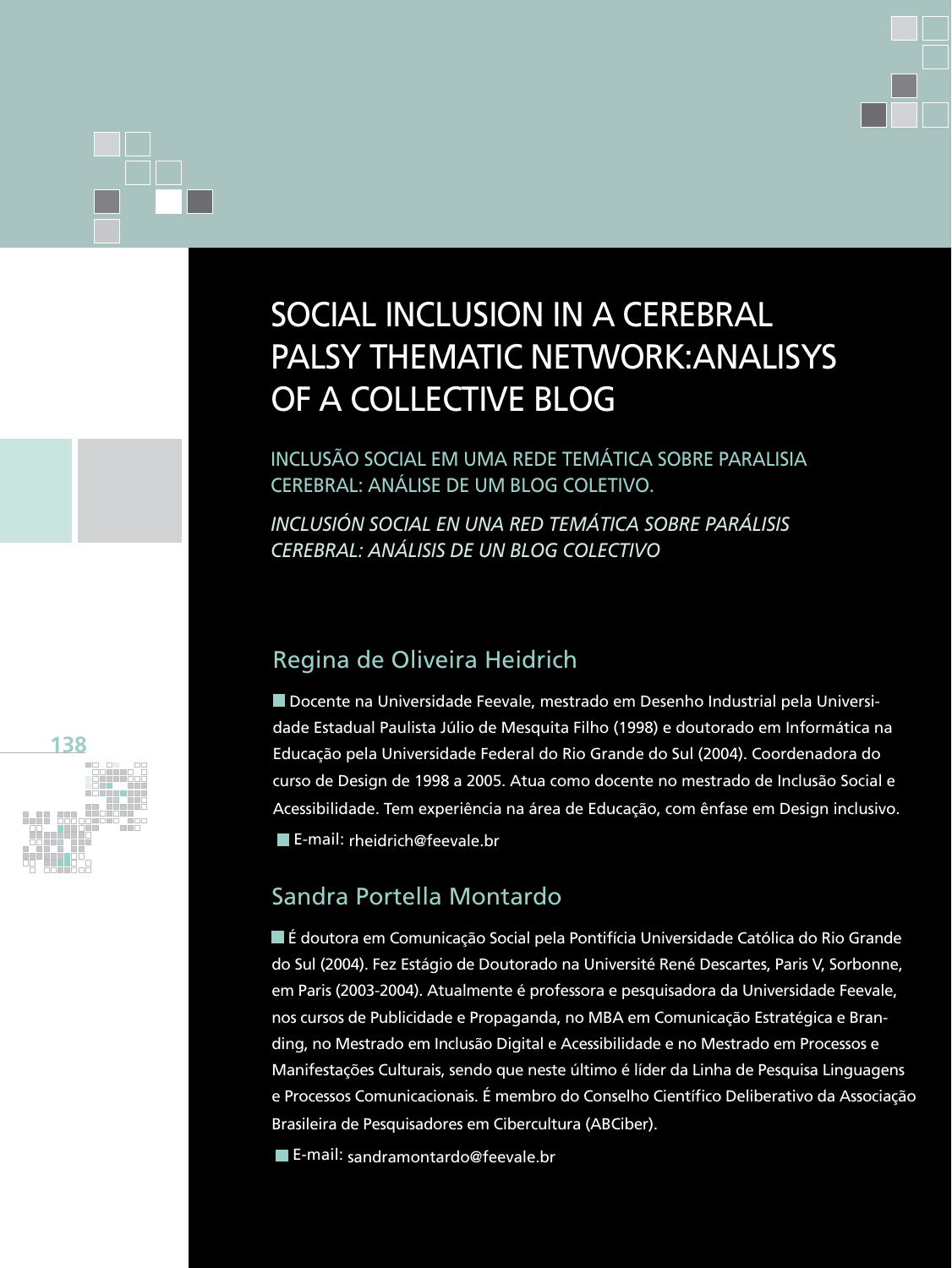## **ABSTRACT**

The study investigated a thematic network about cerebral palsy (CP) in a collective blog. The goal was to identify the process of social inclusion by means of online interactions. Previous studies suggest the existence of blog and photoblog networks with different types of interaction, inspired by the characteristics of the disabilities of the participants themselves. These interactions are found to promote online socialization. The study investigated online social interactions about CP in a collective blog and the consequences in terms of social inclusion. We applied the method of netnography to select and collect blog data. Social Network Analysis (SNA) was applied to analyze online interactions. The study suggests there is evidence of strong and weak social interactions in the blog. **Keywords:** Social inclusion; Digital inclusion; Thematic network; Cerebral palsy; Collective blog.

### **RESUMO**

O estudo pesquisou uma rede temática sobre a paralisia cerebral em um blog coletivo. O objetivo foi identificar o processo de inclusão social através das interações digitais. Estudos anteriores sugerem a existência de redes de blogs e fotoblogs com diferentes tipos de interação, inspirados nas características das deficiências dos próprios participantes. Essas interações visam promover a socialização virtual. O estudo investigou as interações sociais virtuais em um blog coletivo sobre paralisia cerebral e suas consequências em termos de inclusão social. Aplicou-se o método da netnografía para selecionar e recopilar os dados do blog. A Análise de Redes Sociais foi aplicada para analisar as interações virtuais. O estudo sugere que existem evidências de interações sociais fortes e fracas no blog. **Palavras-chave:** inclusão social; inclusão digital; rede temática; paralisia cerebral; blog coletivo

#### **RESUMEN**

El estudio investigó una red temática sobre la parálisis cerebral (PC) en un blog colectivo. El objetivo fue identificar el proceso de inclusión social a través de las interacciones en línea. El estudio investigó las interacciones sociales en línea acerca de CP en un blog colectivo y sus consecuencias en términos de inclusión social. Se aplicó el método de netnografía para seleccionar y recopilar los datos del blog. El Análisis de Redes Sociales (ARS) se aplicó para analizar las interacciones en línea. El estudio sugiere que hay evidencias de interacciones sociales fuertes y débiles en el blog.

**Palabras clave**: Inclusión Social; Inclusión Digital; Red Temática; Parálisis Cerebral; Blog COLECTIVO.

# **139**

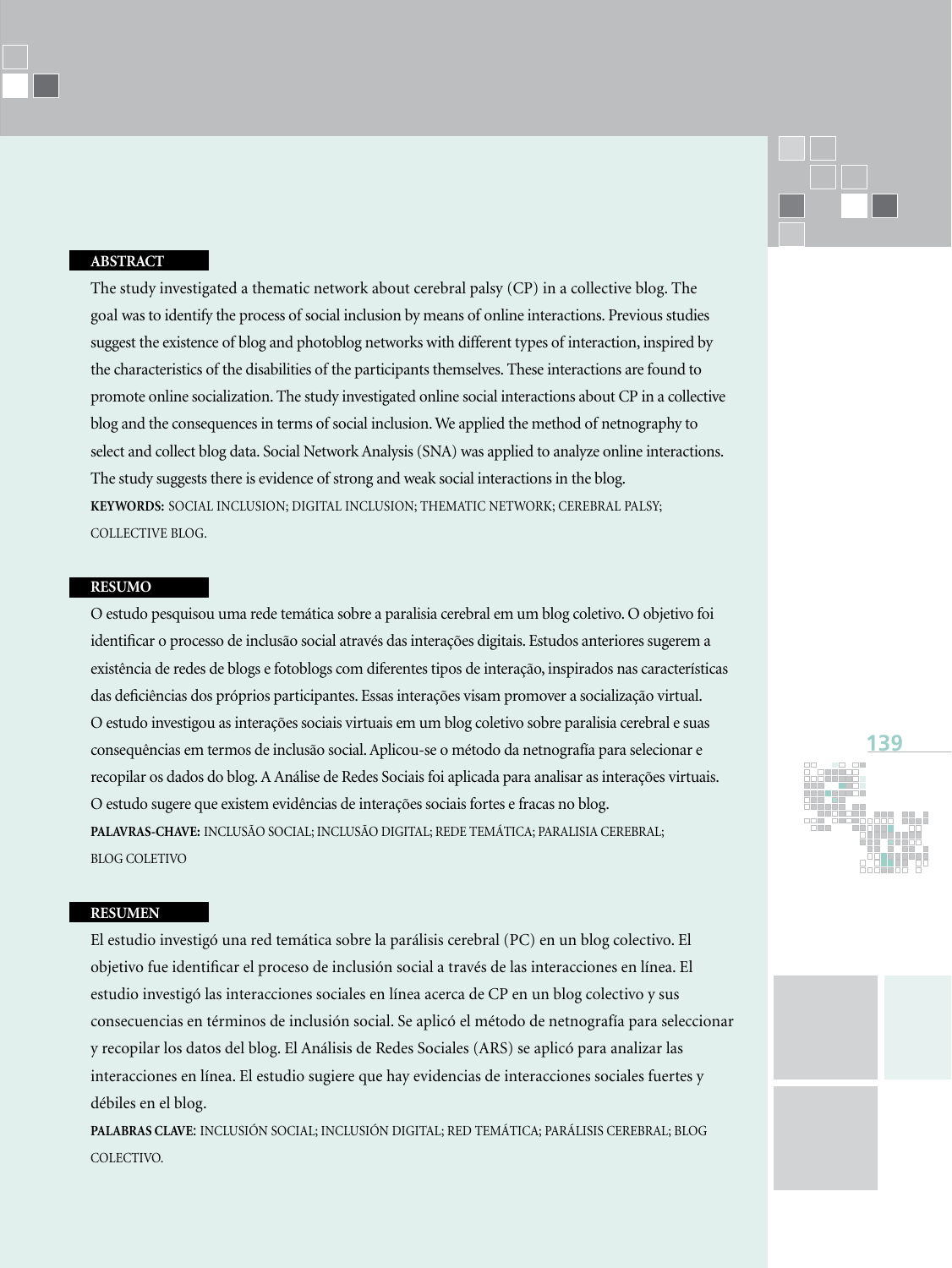## **Introduction**

The present study analyzed a thematic network about cerebral palsy (CP). The data for the thematic network was drawn from comments posted on a blog about CP. Projects such as the "Social inclusion via online socialization of people with special needs" assess the promotion of social inclusion  $(SI)$  of people with disabilities<sup>1</sup> and of their families in online social networks. The project aimed to identify the patterns of socialization that emerge from these networks. The achievement of social inclusion by means of digital inclusion (DI) was addressed in a study that reviewed different concepts of social inclusion and their relation with digital inclusion (Montardo & Passerino, 2007). Social inclusion is the promotion of autonomy for individuals who are at a disadvantage in relation to other social groups (Azevedo & Barros, 2004; Ladeira & Amaral, 1999; Sposati, 2006). Social inclusion is a permanent, though not necessarily continuous, process. It is a process in which people may be simultaneously included in some situations and excluded in others. Digital inclusion, in this context, may be understood as a component of social inclusion (Warschauer, 2006). It helps to promote the autonomy of its users in their search for financial independence, human development, equality, and quality of life (Sposati, 2006).

Previous studies carried out by our group analyzed thematic networks to identify processes of social inclusion of people with different types of disabilities and of their families. Montardo and Passerino (2010a) investigated online interactions associated with autism and Asperger syndrome. The authors defined three types of user interac-

tions: interactions promoting social inclusion (users who post and comment); interactions benefiting from social inclusion (readers); and interactions that were a combination of both. The blogs formed an extension of the Parents Association. Montardo (2008) investigated a social network of parents of children with Down syndrome; the interactions between the parents occurred primarily in photoblogs. The author found that pictures posted on the blog helped reveal characteristics of the disability and helped people who had met in person recognize each other. The study suggested the photoblog assisted the promotion of social inclusion of people with Down syndrome and their families. Yet another study investigated a network of blogs about hearing impairment. The blogs were managed by people with hearing impairment and by professionals who worked in the field (Montardo, 2010b). For people with disabilities, the use of information technology promotes equality with their peers; the technology can help to overcome motor and communication impairments (Heidrich, 2004).

In the present study the interactions in a blog about cerebral palsy were analyzed according to the following questions: (1) What are the patterns of socialization observed among CP patients and professionals? (2) Are the blog interactions suitable to support online socialization between users and readers? And (3) is it possible to identify a thematic network in the social network?

#### **1. Cerebral palsy (CP)**

The words *cerebral* and *palsy* are used to describe a health condition, a physical disability; however, for a long period of time people with CP were associated with *invalids* (Andrade as cited in Heindrich, 2004). Cerebral palsy is associated with a form of brain damage, and is characterized by difficulty in control of voluntary muscles and of movement of the body. The word *cerebral* in *cerebral palsy* refers to the brain (central nervous sys-



<sup>1</sup> According to the Brazilian Office for the Integration of People with Disabilities (Coordenadoria Nacional para Integração da Pessoa Portadora de Deficiência - CORDE), the term to be used is "person with disability", and not "person with special needs" or "person with deficiency" because of a petition issued by people with disabilities themselves. However, the term "people with special needs" in the title of the project also refers to the elderly, which justifies its use.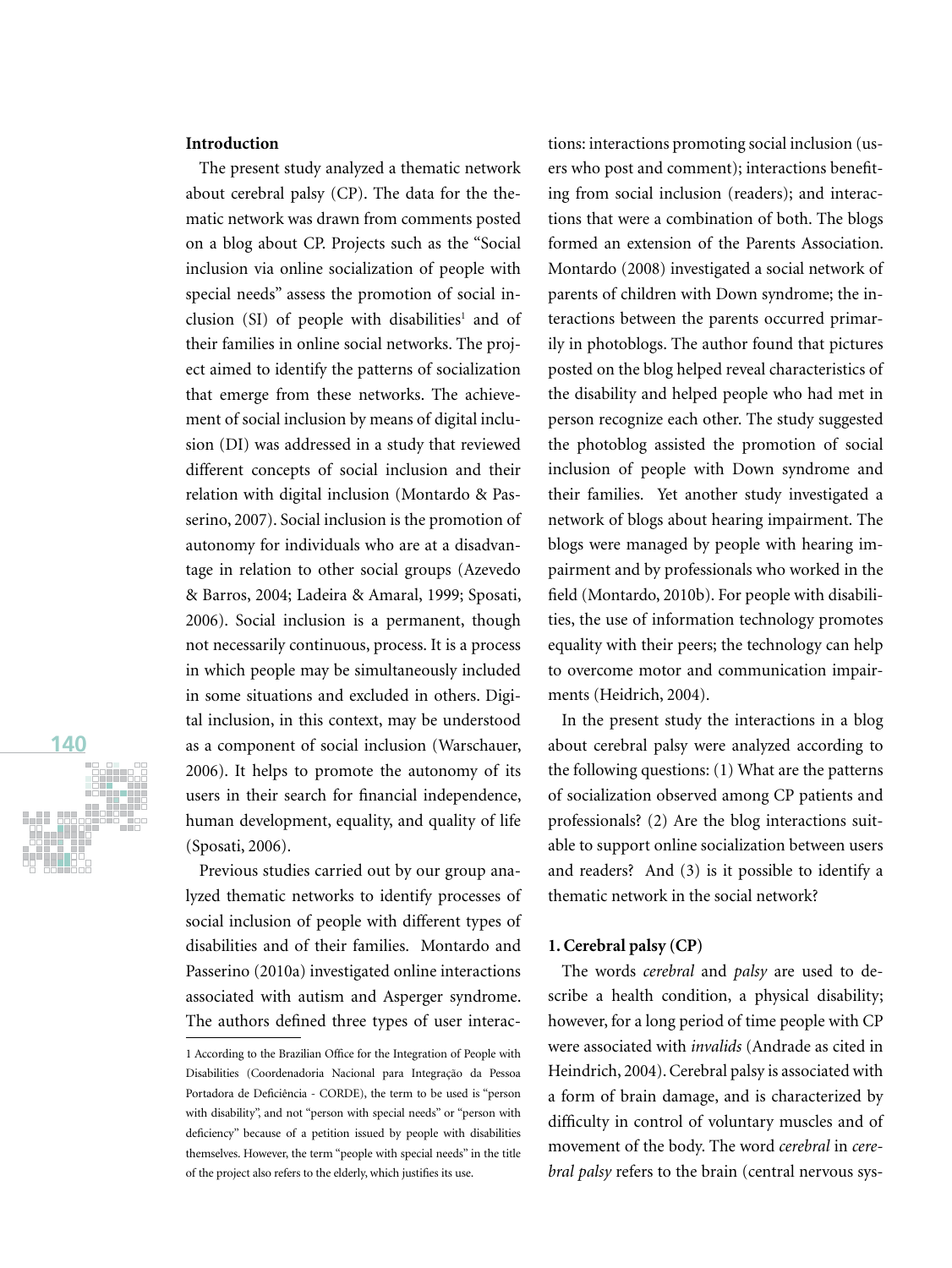# Cerebral palsy is the result of a nonprogressive lesion or poor brain development that exists since childhood (...) CP is still mistaken for mental retardation despite the marked differences between the two conditions.

tem, CNS), and the word *palsy* refers to disorders of body movement. Cerebral palsy is not a disease. It is a unique medical condition that affects mostly children. Cerebral palsy may be a prenatal condition or affect children during or after birth. Most cases of cerebral palsy are caused by lack of oxygen to the brain. CP is caused by brain lesions or trauma before, during or after childbirth or, in rare cases, in the early years of childhood. According to Andrade (2006), CP is an umbrella term for several types of physical disabilities associated with body movement. A child's ability to walk and to control posture and body balance is affected by problems in the connections and communication between the brain and the muscles. CP affects only the brain but is associated with sequelae that may result in additional problems during childhood (depending on the area of the brain that is affected, and the extension and location of the lesion).

Cerebral palsy is the result of a nonprogressive lesion or poor brain development that exists since childhood. The motor dysfunction is characterized by unusual posture and movements resulting from an abnormal muscle tone. The lesion that affects the brain when it is still immature interferes with the normal motor development of the child. (Bobath, 1989, p.11).

According to Santos (2004), the incidence of cerebral palsy in developed countries is 1.5 to 2.5 per 1,000 live births. However, there are studies reporting an incidence as high as 7.0 per 100 (including all forms of CP). There is no conclusive, reliable study about the incidence of CP in Brazil. The incidence rates reported vary according to the diagnostic criteria in each study. However, it is hypothesized that Brazil has a high incidence rate of CP because of poor prenatal care services.

In early childhood, motor development is extremely accelerated. Typically-developing children quickly learn to roll on the floor, crawl, walk, run, feed themselves, and dress and undress themselves. These motor tasks require the development of manual skills and of balance. The same is true for children with CP. However, their pace of development is slower. The severity of CP may completely hinder the development of specific motor skills. CP may be associated not only with delay in motor skill development but also with severe impairment in motor development, depending on the type of brain lesion. As children with CP become more active, abnormal posture and body movement become more frequent. Motor impairment in children varies according to the type of CP. The most well-known types of CP are: quadriplegia, spastic diplegia, hemiplegia and athetosis (Bobath, 1989).

CP is still mistaken for mental retardation despite the marked differences between the two conditions. Children with cerebral palsy may present cognitive impairment and learning disabilities as a consequence of CP (Werneck, 1997). Mental retardation, however, is characterized by difficulties in social interaction; patients with moderate to severe mental retardation have learning disabilities and limitations in communication, and are often unaware of their surroundings.

Andrade (2006) described some of the impairments and disorders that result from brain damage in CP. They vary according to the severity of the lesion. Below is a brief description of the most frequent impairments and disorders that may manifest in CP:

• **Epilepsy:** Seizure or epileptic discharge of variable intensity in patients with CP; different forms of

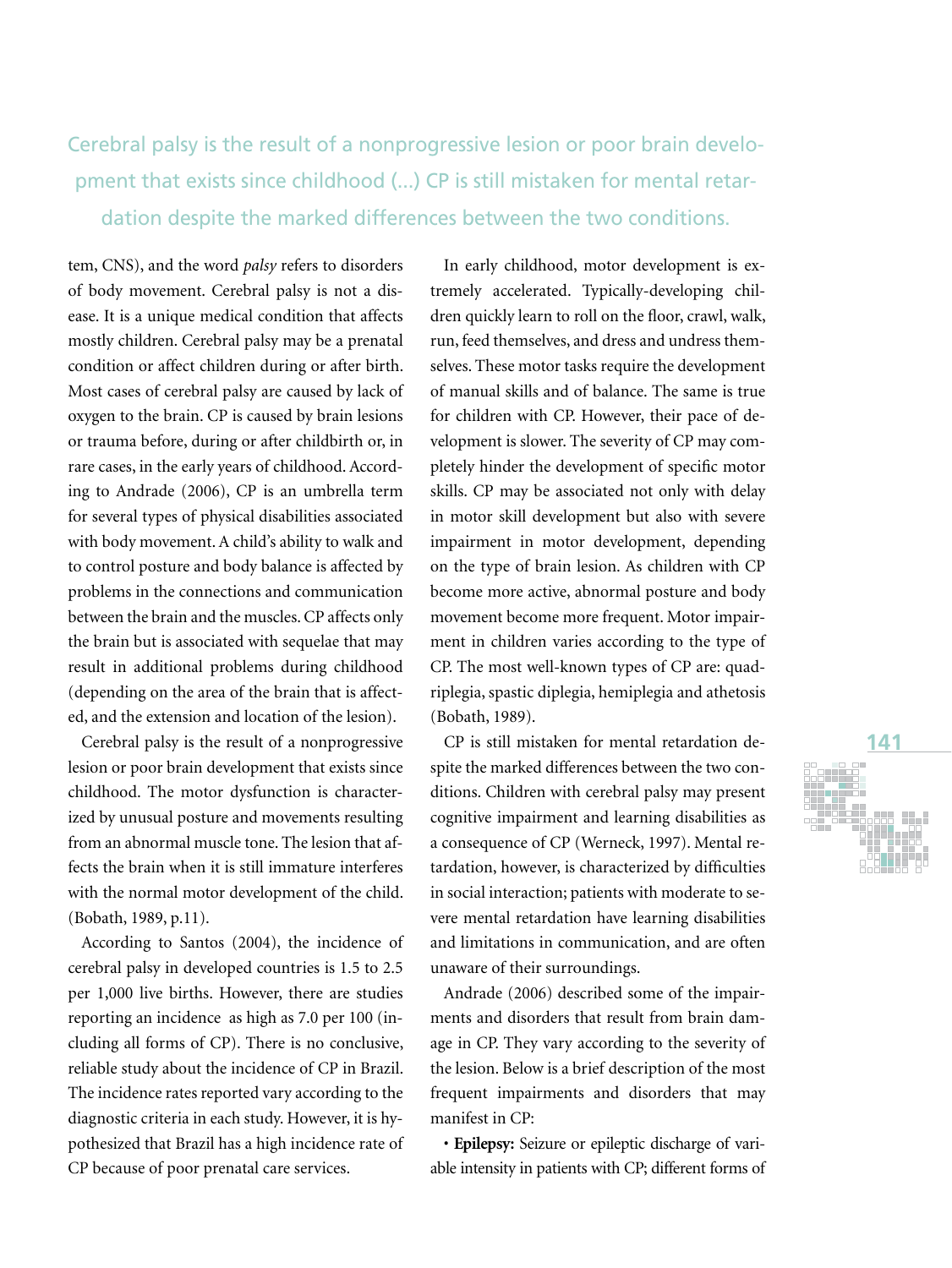epilepsy may occur. Epilepsy is more common during preschool years. The prognosis for CP patients indicates development of additional problems.

• **Mental retardation:** Associated with selected cases of CP. Frequently leads to misconceptions and prejudice about the potential of CP patients. It is critical to diagnose the different degrees of mental retardation in each child and to seek adequate, specialized medical follow-up.

• **Visual impairment:** In CP patients it is associated with poor eyesight, strabismus, and refraction disorders. Impairment with optimistic prognosis if diagnosed and treated at an early stage.

• **Learning impairment:** Children with CP may present learning difficulties. This does not mean that they will not be able to learn. Special education, social inclusion in regular schools, technological resources (such as computers and other electronic devices that serve as stimuli), and innovative means of communication and learning should be made available to patients.

• **Speech and eating difficulties:** As a result of brain damage, CP patients present difficulties with verbal communication and difficulties to feed themselves.

## **2. Material and methods Netnography applied to a collective blog**

Jorn Barger coined the term "weblog" in 1997 to describe a set of Internet sites that collected and published interesting web links (Blood, 2000). Starting in 1999, the development and improvement of online publication tools have increased the popularity of weblogs and made it easier to publish and maintain sites. Knowledge of the HTML language is no longer necessary to publish and maintain Internet sites. As a result, blogs were increasingly adopted by several users, and adapted for several types of use. The tool that allows users to post comments was added some time later. Posting comments is one of the distinctive characteristics of blogs. It enables interaction between

readers and authors (Amaral, Montardo, & Recuero, 2009).

Blogs may be described as: (1) Structural blog: describes its structure, including posts and comments; (2) Functional: focuses on communicative and social functions; and (3) Cultural: focuses on the use of blogs as live storage space of human experience (Amaral et al., 2009). Blogs may be used as means to different ends. Nonetheless, blogs share the characteristic that posts and comments enable socialization between writers and readers (Bruns & Jacobs, 2007; Amaral et al., 2009).

## **3. Use of netnography to analyze blogs**

Goetz and Lecompte (1988) defined ethnography as an analytical reconstruction of scenarios and cultural groups that takes into consideration the beliefs, practices, artifacts and knowledge shared by a particular culture. Ethnography delves into the subject investigated and group of study. Batzán (1995) underscores the descriptive feature of ethnographic studies, which aim to achieve a global understanding of the culture being investigated. Hine (2005) defines ethnography as systematic organization of data collected from the experience of face-to-face observation and that captures "community performance." Goetz and Lecompte (1988) write that the recreation of the scenario and the choice of method are fundamental for the study. Anthropologist Lévi-Strauss (1975) distinguished between three stages of anthropological studies. Ethnography is the empirical instance, the first stages of research (observation, description, and field work), is followed by ethnology, which is the preliminary synthesis of data. Both ethnography and ethnology are subsumed in anthropology.

According to Hine (2005), the Internet may be understood both as a cultural context and a cultural artifact. This understanding supports the utilization of virtual ethnography to study the groups formed online. In this same vein, Schnei-

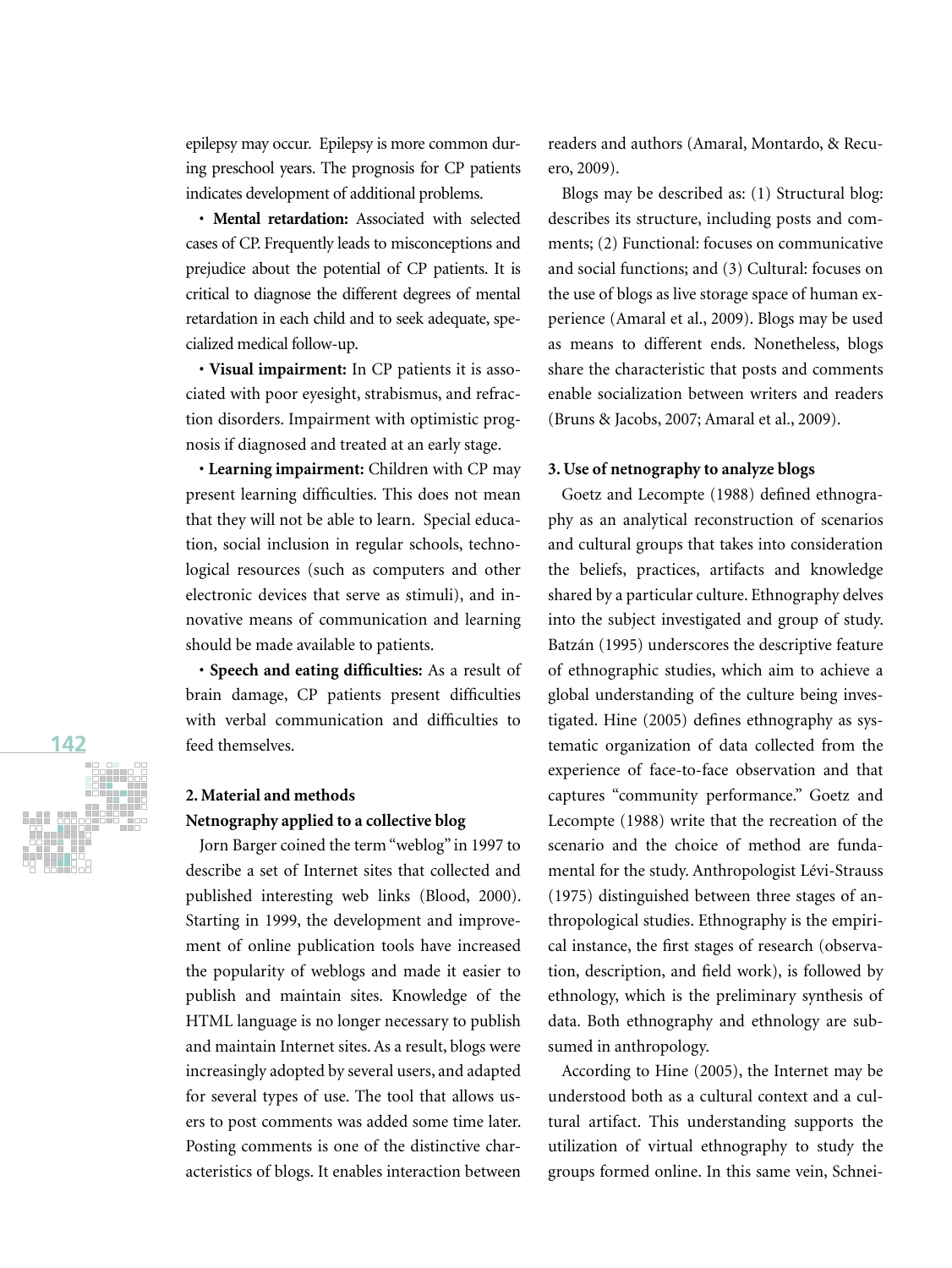# Schneider and Foot (2005) believe that the Internet is a technical stage for online actions, which have social, political and economic implications.

der and Foot (2005) believe that the Internet is a technical stage for online actions, which have social, political and economic implications.

Kozinets (2002) suggested an adaptation of ethnography, called netnography. The author also proposed the caveats and research opportunities that follow, since web groups are usually analyzed from a distance. The application of netnography methods to the study of blogs (Montardo & Passerino, 2006) in combination with social network analysis (SNA) (Montardo & Passerino, 2010a) is described elsewhere. Below is a description of the method based on netnography and SNA.

Netnography is a necessary step in the early stages of the study. It defines sample selection and data collection for the thematic network. Our search for online social networks maintained by patients with CP allowed for the discovery of communities in the Orkut social network, and of blogs. Considering that others have investigated online interactions about CP in Orkut communities (Politi, 2009), the present study investigated a collective blog. To our knowledge, blogs have not yet been investigated as an online resource for interactions about CP. This type of blog is owned by more than one person. (More than one user has administrative access.) In general, there is a common theme under discussion, which is shared by each of the bloggers. The present study investigated a blog with a thematic network about CP, and whose participants are either CP patients or knowledgeable about CP.

The blog originated from a community in the Orkut social network. The purpose of the Orkut group was to organize discussions and information about CP, and make the discussions and the information available to other people. The blog successfully provides posts that include videos, photos, links to other sites, and tags that characterize the posts. (These tags identify testimonies from parents, teenagers, and adults with CP). The tags were a novelty, they were not found in the previous analyses of thematic networks.

The researcher posted a comment on the blog to explain the purposes of the study, and to request permission to carry out observations of the blog. A link was added which lead to our University's website and to the curricula vitae of the people involved in the project. Bloggers who gave their consent to participant in the study were emailed a copy of the study's consent to disclosure of information form.

### **4. Results and discussion**

Between December 2006 and January 2009 the blog had 36 posts and 427 comments (mean = 11.9 comments per post; maximum 25 comments for any single post). The blog is owned and maintained by 23 parents of patients with CP and four patients with CP. In our opinion, the blog shows a high level of activity due to the common interest between writers and readers.

Data was organized into posts, comments, social links, and social capital. The posts and comments were from CP patients or their parents. These posts contained personal accounts of the cause of CP in the patient. Medical malpractice during delivery was the most frequently reported cause of CP, both in Brazil and abroad. Other posts included information and suggestions about the treatments available for some of the consequences of CP (cognitive and social capital), and manifestations of sympathy and support about issues associated with CP (relational and social capital).

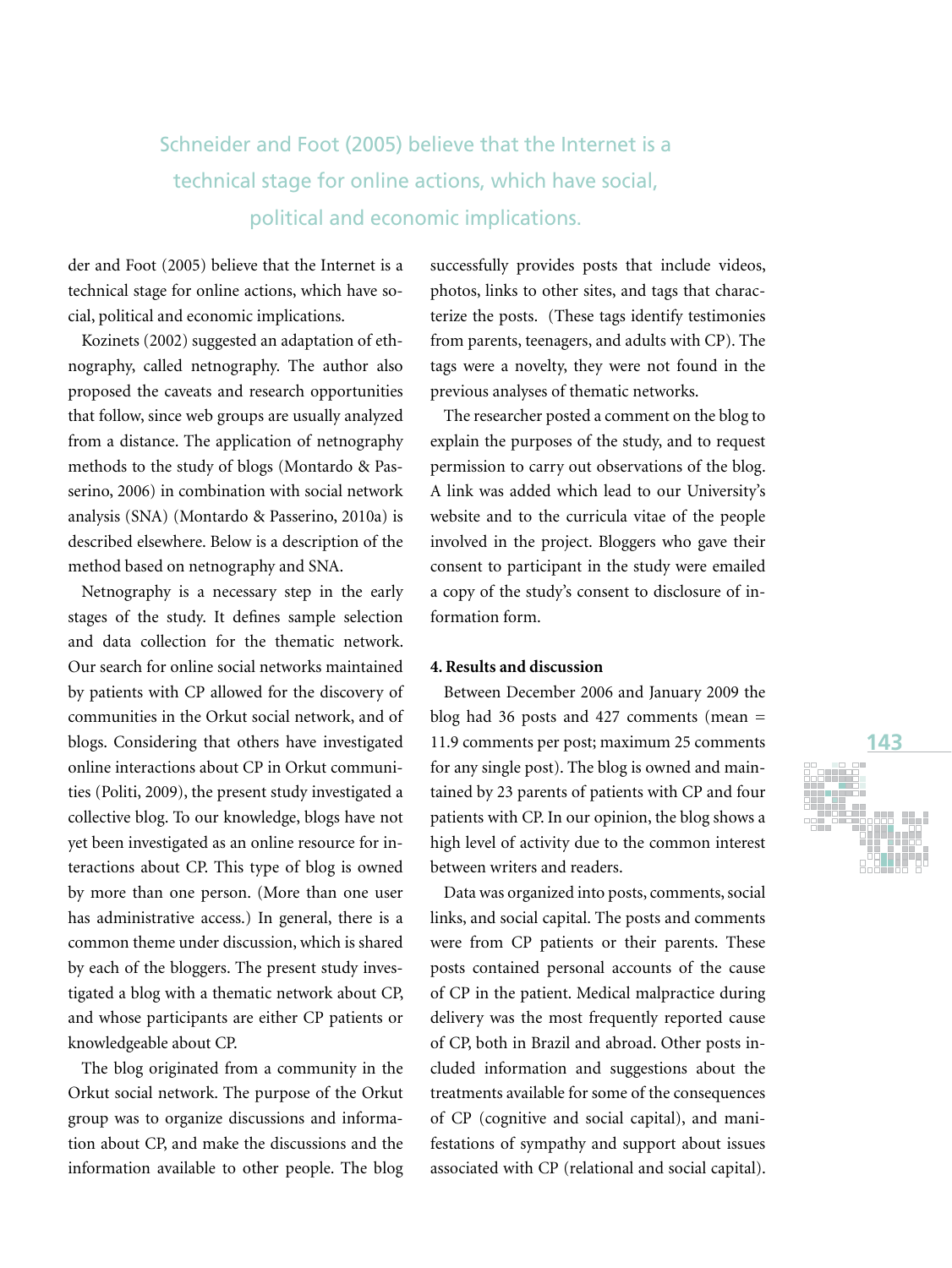# The question that arises is whether the presence of a link between two blogs necessarily represents the creation of a tie? And if yes, what type of tie is it?

The four adults with CP who contribute to the blog wrote mostly about their social and professional lives. The discussion about social inclusion in schools is also highly frequent.

To identify online social interactions of people with CT and their families the first step was to analyze the structure of the blog. We searched for software that would allow for representation of a thematic network about autism and Asperger syndrome in the light of a perspective of social inclusion. The search results yielded systems that only identify quantitative aspects of the networks (Benkenstein, Montardo, & Passerino, 2007). These systems did not meet the needs of our study. Therefore, we investigated the origin of this type of software and assessed the limitations of theories of social network analysis (SNA) in relation to the representation and analysis of thematic networks.

Recuero (2005) evaluated the shortcomings of systems of quantitative analyses and proposed an Internet SNA model with three major components: Organization, Structure, and Dynamics. Organization is associated with the social interactions in a group. Structure relates to the results of the interactions in the group, in terms of social ties and social capital. Dynamics addresses the changes in a thematic network over time. The present study focused on the component "Structure." The evaluation of this component presupposes the analysis of social ties and social capital, since our goal was to establish a representation of the thematic networks and the types of connections that constitute them.

Social ties are social interactions (Recuero, 2005). These interactions may be relational (voluntary) or associative (involuntary, associated with belonging). To investigate the process of finding employment, Granovetter (1973) recommended "The strength of the weak ties" (1973), which Barabási (2003) named one of the most influential texts about networks ever published in sociology. Granovetter showed that what happens at the macro level of sociology is associated with what happens at a micro level (individuals). Acquaintances, and not friends, were the ones who made new job recommendations.

Barabási (2003) identified in Granovetter's theory (1974) a vision of society that was constituted of small groups within which everyone knows each other. Society is formed by several connections between people within a cluster of groups of role players with strong connections between them, and these groups have weaker connections to other clusters. These weaker ties are the bridges to the outside world. In new, strange places people often obtain information from different sources instead of their closest friends (Barabási, 2003).

Granovetter (1974) defines strong ties as those that show a linear relation between time, emotional intensity, intimacy (mutual trust) and reciprocity of services for role players in the same cluster. Weaker ties are characterized by irregular interactions in terms of frequency and intensity. Weaker ties represent a strong alternative source of information and, therefore, represent an opportunity of mobility within a society.

Granovetter (1974) did not investigate online social networks. The question that arises is whether the presence of a link between two blogs necessarily represents the creation of a tie? And if yes, what type of tie is it? Drawing on Granovetter (1974), are links in a thematic network enough to characterize the relation between two blogs as

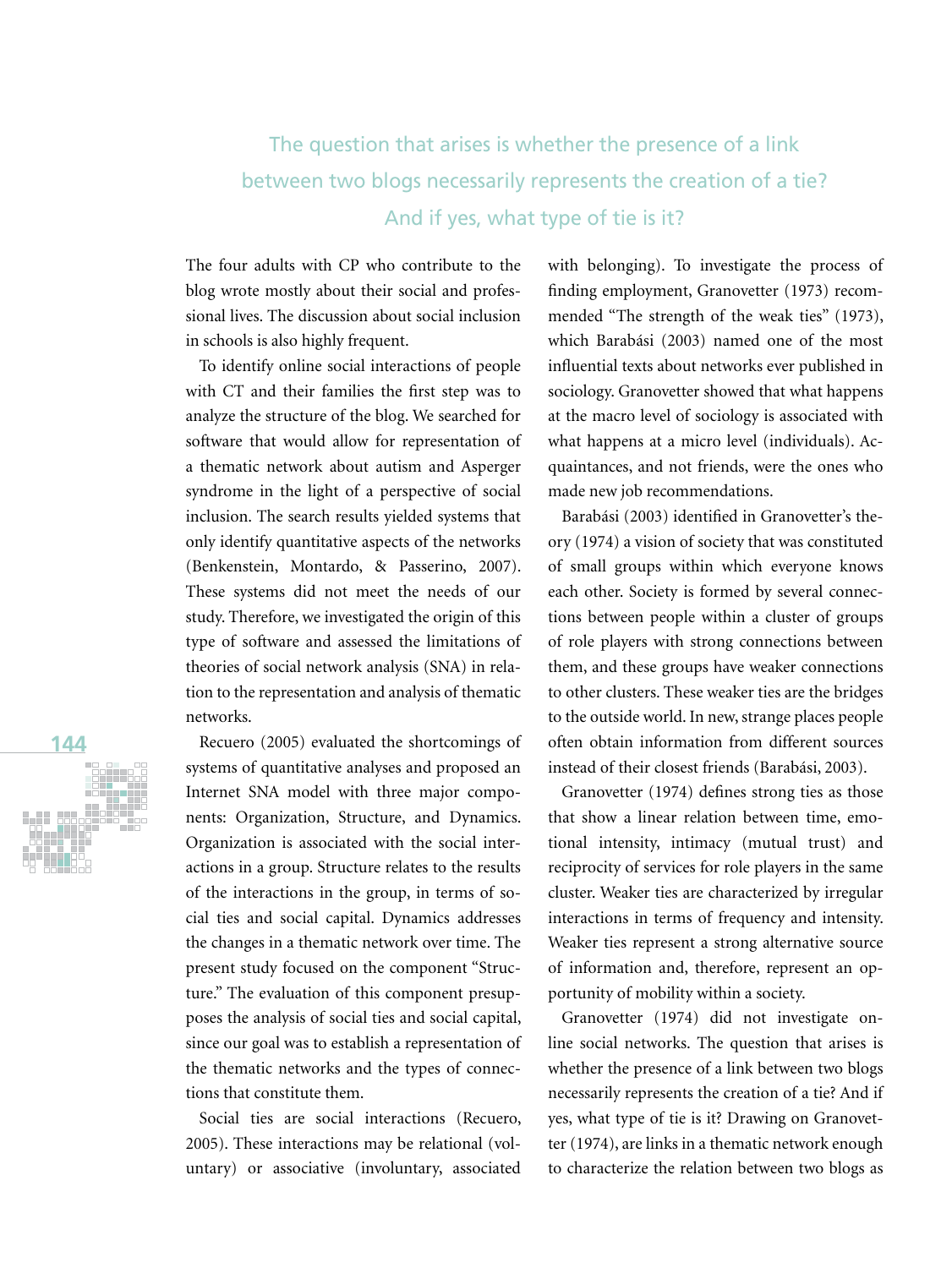a strong tie? Since the ties between blogs may be established by more than one link between just two role players (in blogroll, in posts, and in comments), is it possible to have strong and weaker ties between the same two players in a thematic network? How to identify Granovetter's (1974) characteristics of time, emotional intensity, intensity (mutual trust) and reciprocity of services, in a thematic network?

The questions about content may be analyzed in the light of social capital, one of the areas of SNA, and a category in the model proposed by Recuero (2005). Social capital is related to connections, and is based on reciprocity and trust (Recuero, 2005). A comparison of the definitions by Putnam (2000) and Bourdieu (1983) suggested that social capital is a set of resources of a certain group, and it is acquired by sharing individual resources. Social capital may be utilized by all members of the group even if individually, and it is based on reciprocity (Recuero, 2005). The contents of messages should thus be taken into consideration.

Bertolini and Bravo (2004), as cited in Recuero (2005), defined five types of social capital: relational, normative, cognitive, trustworthy (social environment), and institutional. The types of social capital may also be grouped into first-level (relations, norms and rules, and knowledge) and second-level (trust in the social environment and presence of institutions) social capital.

In this model, social ties and social capital are part of the network structure. Latter studies by the same author investigated social capital in online social networks of different types (software, blogs, and photoblogs). Social ties, however, were not investigated. This may be due to the fact that the networks analyzed did not have a specific, common theme.

Due to the characteristic of a thematic network there are necessary adaptations in order to analyze characteristics of social inclusion (Recuero (2003) suggested that thematic networks may originate

from blogs, that is, a relationship between bloggers may be established using the tools for comments and posts in their blogs). Consequently, the investigation of a network of blogs of people with disabilities and their families presupposes identification of the context, in addition to the analysis of the content of posts and comments. That was the premise of the present study.

Following analyses of the social capital of role players in the network (posts and comments), we identified the type of social ties in the network. Our results suggested there were strong and weak ties in the network (Granovetter, 1973; 1983). The characteristics of the ties were analyzed together with the type of social capital.

We found that strong ties are established when a blog post finds resonance in the comments of others for that post. In other words, if a blogger's posts focuses on providing information (cognitive, social capital), and the feedback for the post is of the same type, there is a strong tie between blogger post and feedback. In turn, if the replies for this type of post (cognitive, social capital) are actually requests of or offers for support (relational, social capital), there is a weak tie. The opposite is also true. Posts that focus on relational, social capital and whose replies focus on the same type of information represent strong ties; if the replies focus on cognitive, social capital, there is a weak tie.

It was our hypothesis that strong ties would define social interactions that support social inclusion in the blog. However, we found that weaker ties were just as important as the strong ties. The difference lies in who is the agent of social inclusion in a thematic network (by means of posts or comments in their own blogs), and in who is the beneficiary (reader comments). These characteristics are not mutually exclusive. Relational, social capital was found predominantly in the posts by parents of people with CP. These users were also responsible for most occurrences. However, we also found instances of allocation of cognitive,

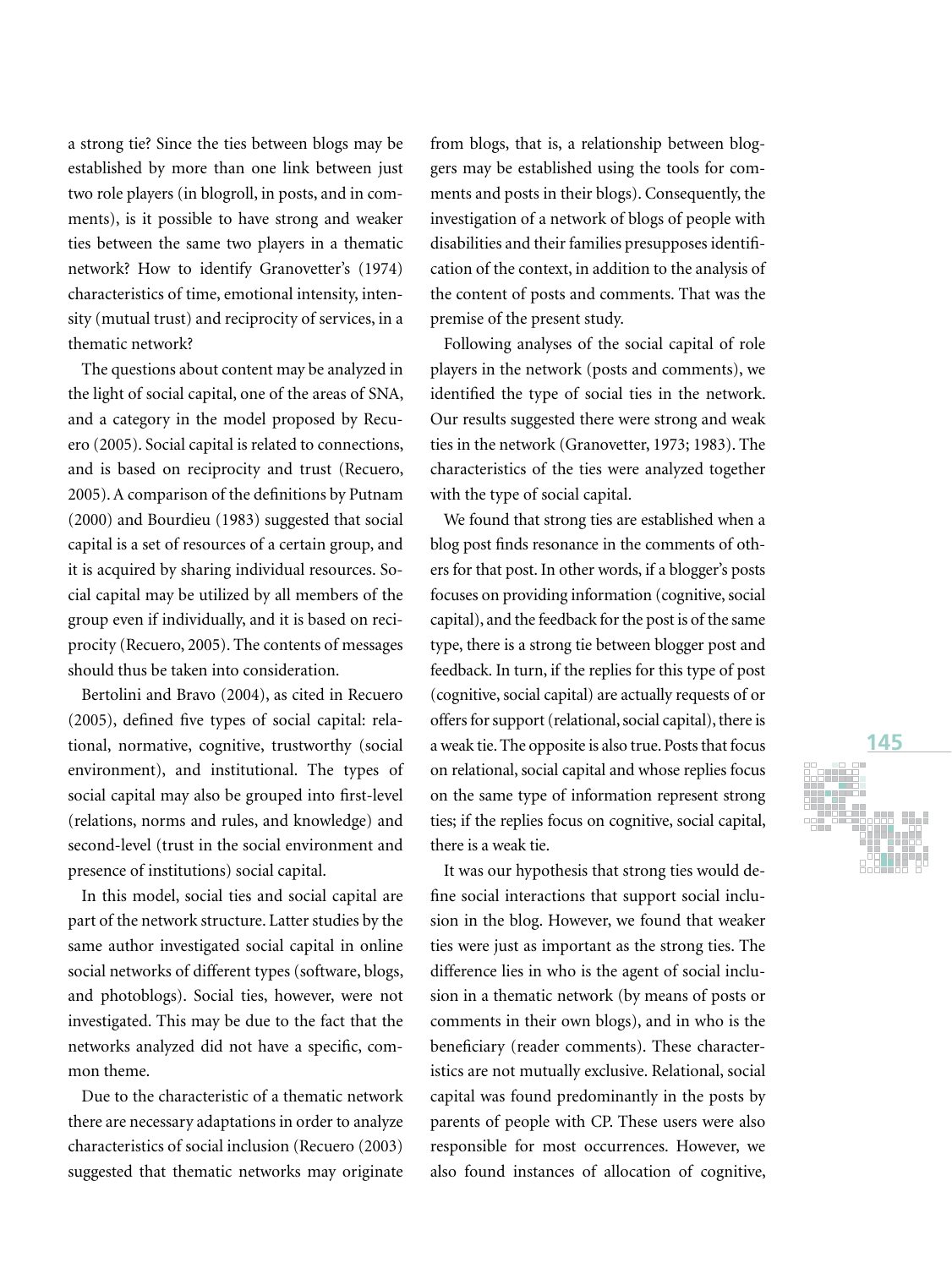social capital; particularly in posts by people with CP. Posts with relational characteristics were predominantly about the struggle of overcoming social stigma and seeking social inclusion. The bloggers reported achievements in different fields of social life.

Our study suggests there were strong social ties in the network, which resulted from finding resonance between posts and comments. It also suggests there was some overlap between relational (voluntary) and affiliation (belonging) ties in the blog. This finding may be explained by the fact that the blog was maintained by voluntary work. The owners of the blog have the time and energy to update it, and they identify with the topics. These characteristics allow them belong to a group associated with a specific condition. The analysis of second-level social capital suggested there is trust in the social environment. This may be because the blog encouraged collective participation and comments by authors and other readers.

## **Conclusions**

The CP thematic network extends beyond the object of the study and is part of a larger social network (Orkut). It is possible that blogs reach more people than social networks because blogs are listed in and may be found through search engines, and do not require readers to have usernames and passwords. Consequently, a collective blog has greater potential for social inclusion. This is corroborated by finding constant updates and blogs receiving a greater number of comments. We conclude that the blog represents a thematic network since the topic of posts and comments was limited to topics associated with CP. We did not identify social stigma in the blog, but there was reference to this type of social situation. These instances were invariably followed by testimonies suggesting ways to overcome prejudice. In conclusion, blog users, by means of strong or weak ties, promoted and enjoyed social inclusion via instances of relational and cognitive social capital.

# **146**

#### **BIBLIOGRAPHY**

ANDRADE, J. Site Defnet. Disponível na Internet em www.defnet.org. br, capturado em outubro de 2001.

AMARAL, A; MONTARDO, S. P.; RECUERO, R. *Blogs.com:* estudos sobre blogs e comunicação. São Paulo: Momento Editorial, 2009.

BARABÁSI, A.-L. *Linked.* How everything is connected to everything else and what it means for Business, Science, and everyday life. Cambridge: Plume, 2003.

BAZTÁN, A. *Etnografía:* metodologia cualitativa en la investigación sociocultural. Barcelona: Boixareu Universitária, 1995.

BENKENSTEIN, A.; MONTARDO, S. P.; PASSERINO, L. Análise das redes sociais em Blogs de Pessoas com Necessidades Especiais (PNE). *Revista Novas Tecnologias na Educação (RENOTE).*Porto Alegre: UFRGS, v. 5, n. 2, dez. 2007. Disponível em: <http://www.cinted.ufrgs.br/renote/ dez2007/artigos/6hLilianaPasserino.pdf>. Acesso em: 5 out. 2008. BERTOLINI, S.; BRAVO, G*. Social capital, a multidimensional concept.*  [S.l.], 2004. Disponível em <http://www.ex.ac.uk/shipss/politics/research/socialcapital/other/bertolini.pdf>. Acesso em: 10 out. 2008.

BLOOD, R. *The weblog handbook.* Cambridge, MA: Perseus Publishing, 2002.

BOURDIEU, P. *The forms of capital.* Goettingen: Otto Schartz & Co., 1983.

BOBATH, Berta e BOBATH, Karel. *Desenvolvimento motor nos diferentes tipos de paralisia cerebral.* Editora Manole, 1989.

BOBATH, Berta e BOBATH, Karel. *A deficiência motora em pacientes com paralisia cerebral.* Editora Manole, 1989.

BOBATH, Berta. *Atividade postural reflexa anormal causada por lesões cerebrais.* 2. ed. São Paulo, SP: Manole, 1978. 132 p.

BREIGER, R. The Duality of Persons and Groups. In: *Social Forces,* vol 53, n. 2, p.181- 190, dez. 1974.

BRUNS, A.; JACOBS, J. *Uses of blogs.* New York: Peter Lang, 2007.

CORIAT, Lydia. *Escritos da Criança.* In: Revista do Centro Lydia Coriat. Porto Alegre, nº 4, 1996. 96p.

GOETZ, J. P.; LECOMPTE, M. *Etnografia y diseño cualitativo en investigación educativa.* Madri: Morata, 1988.

GRANOVETTER, M. The strenght of weak ties: a network theory revis-